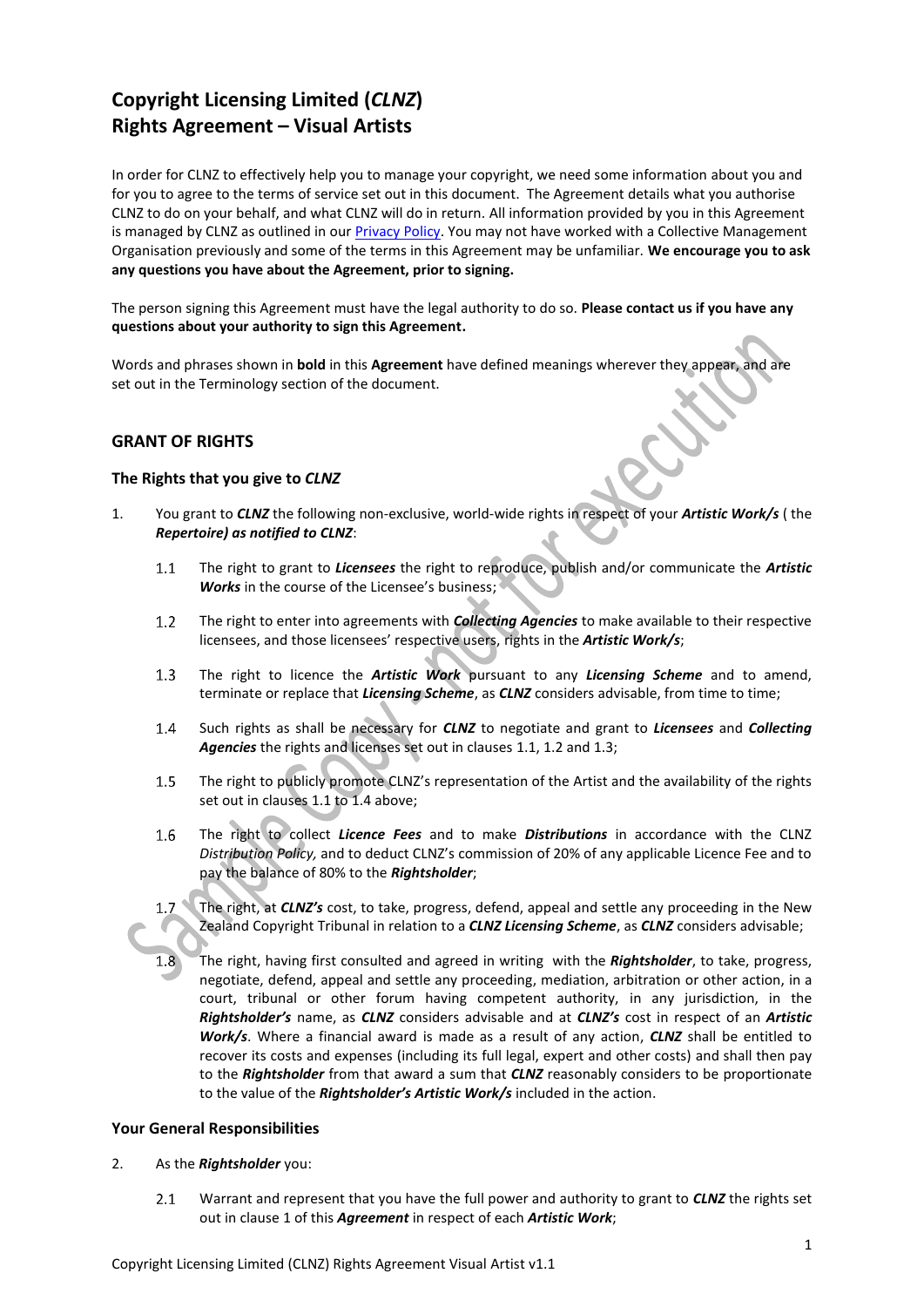- <span id="page-1-0"></span> $2.2$ Indemnify *CLNZ*, and any *Licensee* and *Collecting Agency* to which rights are granted in respect of an *Artistic Work*, for any reasonable costs arising directly out of a breach of any of the warranties and representations set out in clauses 1.1 and [2.1;](#page-0-5)
- $2.3$ Acknowledges that *CLNZ* is relying on the warranties and representations in clauses [2.1](#page-0-5) and the indemnity in claus[e 2.2,](#page-1-0) in providing the *Services*;
- $2.4$ Prior to making any *Distribution*, *CLNZ* will require an appropriate GST invoice or invoices in respect of the payment(s) to be made, or, where GST is not applicable, an invoice or invoices otherwise acceptable to *CLNZ*. *CLNZ* shall be entitled to generate New Zealand GST invoices itself, for GST registered *Payees,* in accordance with applicable law.

#### *CLNZ***'s General Responsibilities**

- <span id="page-1-1"></span>3. *CLNZ* shall, with due diligence, manage the exploitation of the rights granted under clause [1](#page-0-4) and:
	- Negotiate and enter into agreements with *Licensees* and *Collecting Agencies* with the aim of  $3.1$ maximising returns distributed to *Rightsholders*;
	- Operate as a non-profit company and not make any deductions from *License Fees* other than the  $3.2$ proper and reasonable sums provided for in this *Agreement*, and as set out more fully in the **Distribution Policy** (as amended from time to time);
	- $3.3<sub>2</sub>$ Pay *Distributions* to *Payees* in accordance with the *Distribution Policy*;
	- Inform the *Rightsholder* as soon as reasonably practicable after it becomes aware of any  $3.4$ infringement of the intellectual property rights in an *Artistic Work*;
	- $3.5$ Allow the *Rightsholder* to exclude an *Artistic Work* from any licences or *Licensing Schemes* under clause [1](#page-0-4) of this *Agreement*, in which case, *CLNZ* shall use its reasonable commercial efforts to bring that exclusion to *Collecting Agencies'* and *Licensees'* attention as soon as reasonably practicable. *CLNZ* shall not be liable for any continued use of an excluded *Artistic Work* by a *Collecting Agency* or *Licensee* (or any of their respective licensees or users).

## **GENERAL TERMS**

## **Termination and Suspension**

- 4. *CLNZ* may terminate or suspend the *Agreement:*
	- at any time on 60 days' notice to the *Rightsholder*;
- 5. The *Rightsholder* may terminate or suspend the agreement*:*

 $5.1$ at any time on 60 days' notice without cause;

- 6. Rights licensed by *CLNZ* to *Licensees* or *Collecting Agencies* prior to termination or suspension shall be unaffected, subject to the terms of those licenses. *CLNZ* shall use its reasonable commercial efforts to bring that termination or suspension to *Collecting Agencies'* and *Licensees'* attention as soon as reasonably practicable. *CLNZ* shall not be liable for any continued use of an *Artistic Work* affected by termination or suspension by a *Collecting Agency* or *Licensee* (or any of their respective licensees or users) following that termination or suspension.
- 7. As part of its normal processing of *Distributions*, *CLNZ* shall calculate and pay to *Payee(s)* specified by the *Rightsholder* a final *Distribution* for all *Artistic Works* affected by a termination.

#### **Miscellaneous**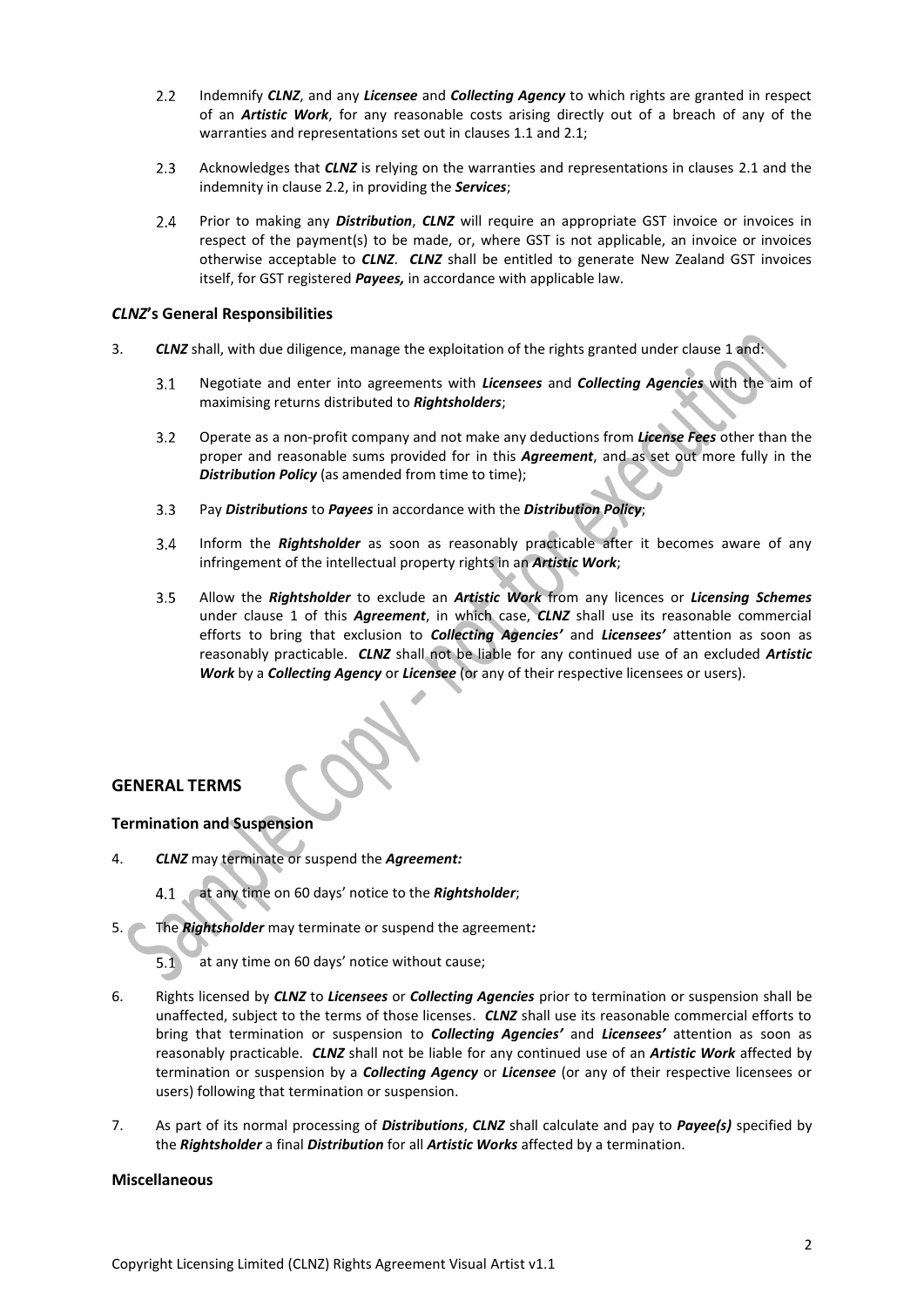- 8. Other than a dispute under the *Distribution Policy*, all disputes arising out of or in connection with the *Agreement* or suspension or termination of the *Agreement*, shall be dealt with in accordance with CLNZ's *Alternative Dispute Resolution* process, prior to initiating any court action (except where urgent relief is required).
- 9. Interpretation of this *Agreement* and all matters arising out of it or its suspension or termination shall be governed by New Zealand law and the parties submit the exclusive jurisdiction of the New Zealand courts, save that no objection shall be made to the enforcement of a judgement of a New Zealand court or arbitral award in any other jurisdiction.

| SIGNED by you: |  |
|----------------|--|
|                |  |
| Name:          |  |
| Signature:     |  |
| Date:          |  |
|                |  |
|                |  |

## **Terminology**

| <b>Words and Phrases</b>   | <b>Meanings</b>                                                                                                                                   |  |
|----------------------------|---------------------------------------------------------------------------------------------------------------------------------------------------|--|
| Act                        | The Copyright Act 1994 (as amended from time to time).                                                                                            |  |
| Agreement                  | This document in its entirety                                                                                                                     |  |
| <b>Alternative Dispute</b> | The <b>CLNZ</b> Alternative Dispute Resolution Process as amended from time to time                                                               |  |
| <b>Resolution Process</b>  | in accordance with its terms (viewable at www.copyright.co.nz).                                                                                   |  |
| Artistic Work/s            | As defined under the Act                                                                                                                          |  |
| <b>CLNZ</b>                | Copyright Licensing Limited                                                                                                                       |  |
|                            | PO Box 331488, Takapuna Auckland 0740                                                                                                             |  |
|                            | Phone: (09) 486 6250 Email: info@copyright.co.nz                                                                                                  |  |
| <b>Collecting Agency</b>   | An overseas copyright collecting society/organisation or reproduction rights<br>organisation with which <b>CLNZ</b> has a reciprocal arrangement. |  |
| <b>Copyright Owner</b>     | The <b>Rightsholder</b> and any other person or organisation that owns copyright in<br>an Artistic Work.                                          |  |
| <b>Distribution</b>        | A payment made by <b>CLNZ</b> to a <b>Payee</b> (which may be a <b>Rightsholder</b> or someone                                                    |  |
|                            | else that the Rightsholder specifies) in respect of an Artistic Work, in                                                                          |  |
|                            | accordance with the Artistic Work Listing and the Distribution Policy.                                                                            |  |
| <b>Distribution Policy</b> | The <b>CLNZ</b> Distribution Policy as amended from time to time in accordance with                                                               |  |
|                            | its terms (viewable at www.copyright.co.nz).                                                                                                      |  |
| <b>Licence Fees</b>        | Fees paid by Licensees or Collecting Agencies in respect of a Artistic Work.                                                                      |  |
| Licensee                   | A third party (other than a <b>Collecting Agency</b> ) to which <b>CLNZ</b> grants rights in<br>respect of an Artistic Work.                      |  |